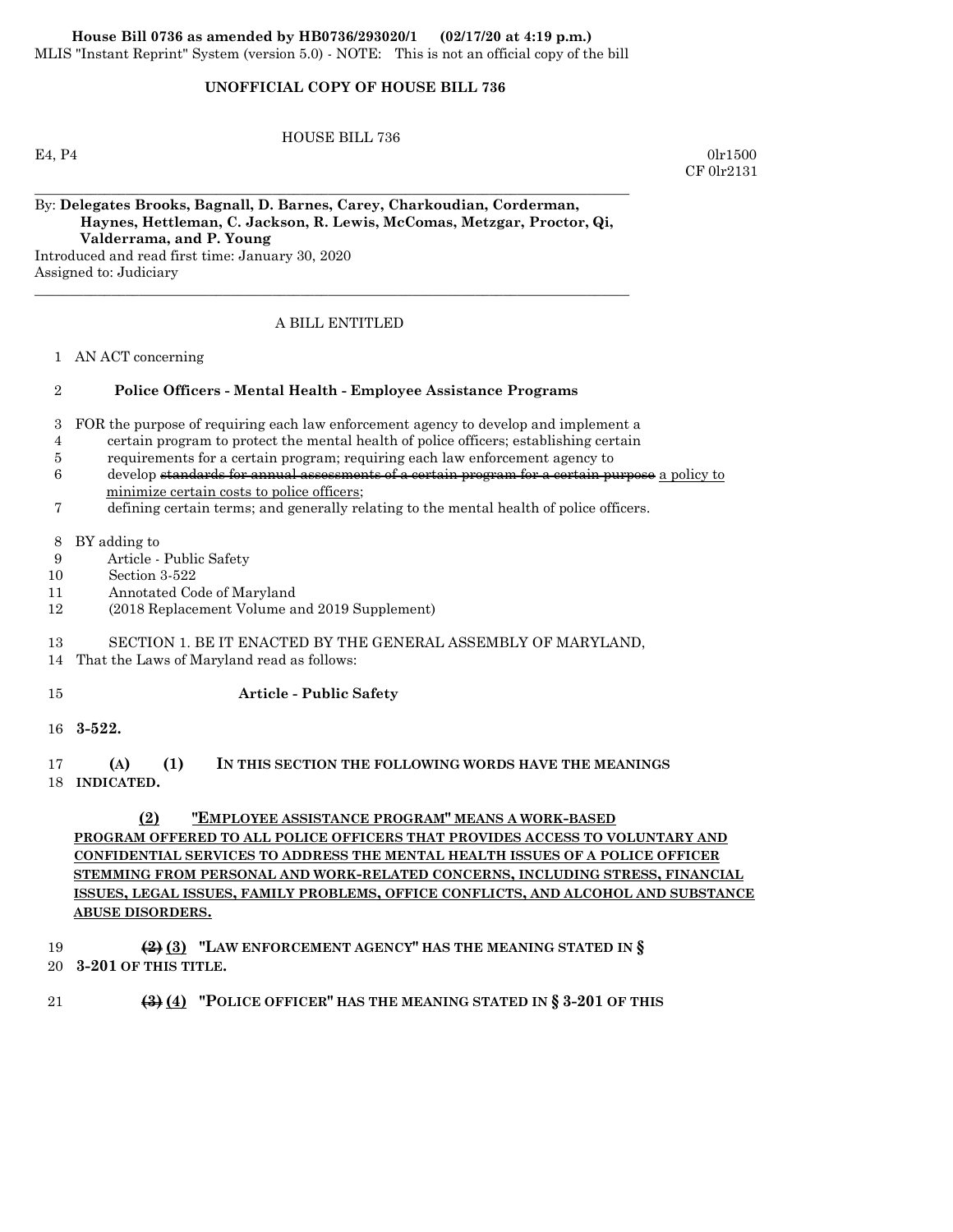## **UNOFFICIAL COPY OF HOUSE BILL 736**

**TITLE.**

**(B) EACH LAW ENFORCEMENT AGENCY SHALL DEVELOP AND IMPLEMENT PROVIDE ACCESS TO AN EMPLOYEE ASSISTANCE PROGRAM OR MENTAL HEALTH PROGRAM FOR ALL POLICE OFFICERS THAT THE LAW**

**ENFORCEMENT AGENCY EMPLOYS.**

# **(C) THE EMPLOYEE ASSISTANCE PROGRAM REQUIRED BY THIS SECTION**

**SHALL PROVIDE POLICE OFFICERS ACCESS TO CONFIDENTIAL LOW- OR NO-COST**

**MENTAL HEALTH SERVICES, INCLUDING:**

- **(1) COUNSELING SERVICES;**
- **(2) CRISIS COUNSELING;**
- **(3) STRESS MANAGEMENT COUNSELING;**
- **(4) MENTAL HEALTH EVALUATIONS; AND**
- **(5) PEER SUPPORT SERVICES FOR POLICE OFFICERS.**

## **(D) AS IN ADDITION TO THE REQUIREMENTS OF § 3-516 OF THIS SUBTITLE, AS PART OF THE EMPLOYEE ASSISTANCE PROGRAM REQUIRED BY THIS**

- **SECTION, EACH LAW ENFORCEMENT AGENCY SHALL PROVIDE TO ALL POLICE**
- **OFFICERS THE AGENCY EMPLOYS A VOLUNTARY MENTAL HEALTH EVALUATION CONSULTATION OR COUNSELING SERVICES**
- **BEFORE THE POLICE OFFICER RETURNS TO FULL DUTY FOLLOWING ANY INCIDENT**
- **INVOLVING:**
- **(1) A SERIOUS INJURY TO THE POLICE OFFICER;**
- **(2) AN OFFICER-INVOLVED SHOOTING;**
- **(3) AN ACCIDENT RESULTING IN A FATALITY; OR**
- **(4) ANY USE OF FORCE RESULTING IN A FATALITY OR SERIOUS**
- **INJURY.**
- **(E) THE EMPLOYEE ASSISTANCE PROGRAM REQUIRED BY THIS SECTION**
- **SHALL INCLUDE A COMPONENT DESIGNED TO PROTECT THE MENTAL HEALTH OF**
- **POLICE OFFICERS DURING PERIODS OF PUBLIC DEMONSTRATIONS AND UNREST.**
- **(F) EACH LAW ENFORCEMENT AGENCY SHALL DEVELOP STANDARDS FOR**
- **ANNUAL ASSESSMENTS OF THE AGENCY'S EMPLOYEE ASSISTANCE PROGRAM TO**
- **IDENTIFY DEFICIENCIES AND AREAS FOR IMPROVEMENT A POLICY TO PROVIDE ACCESS TO THE SERVICES REQUIRED BY THIS SECTION AT MINIMAL COST TO A POLICE OFFICER.**